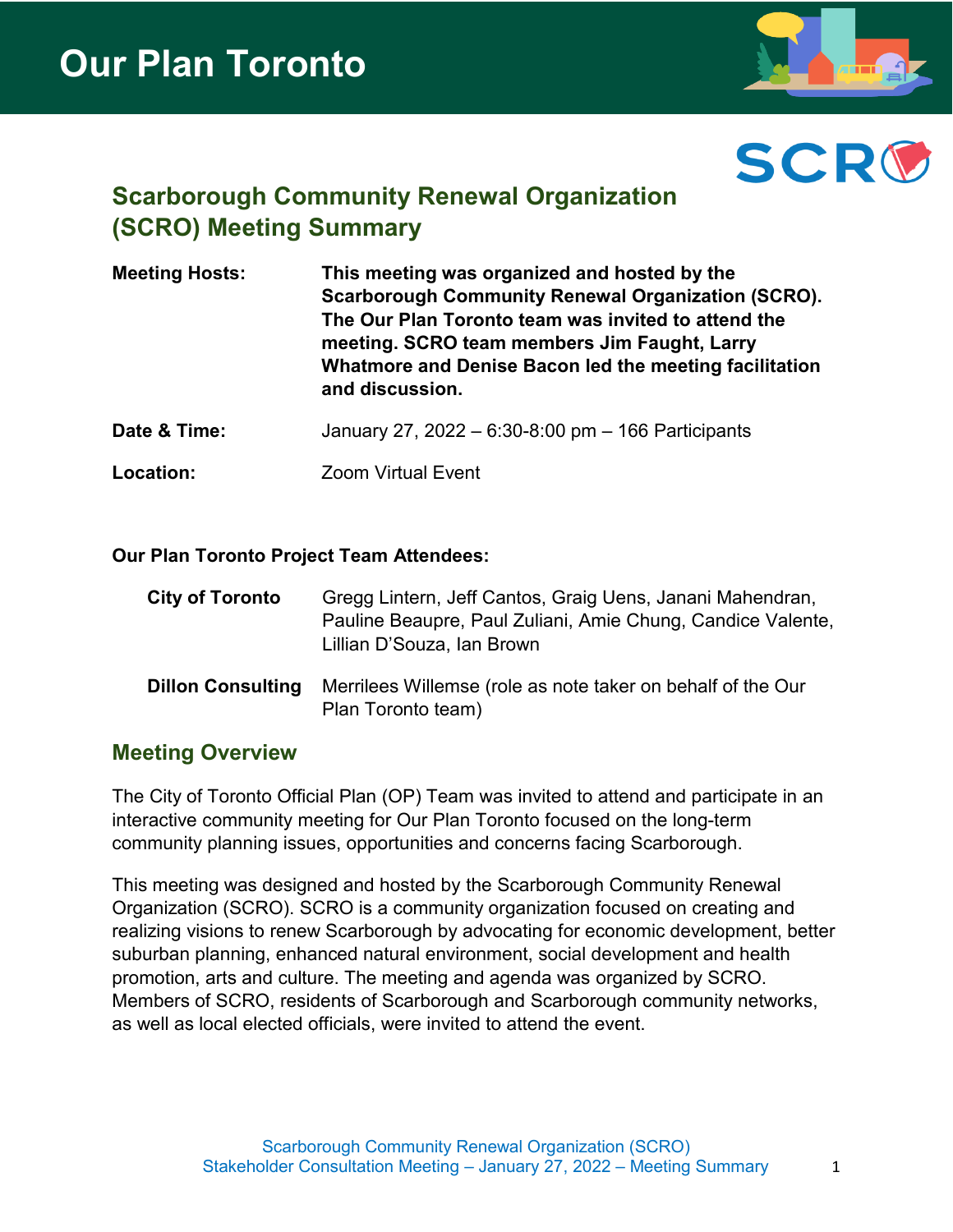



# **Meeting Format and Agenda**

The meeting was held via Zoom as a virtual meeting event. The format included a presentation from the City OP team, a facilitated Questions and Answers (Q&A) by SCRO, and the active use of the Chat function.

The agenda for the meeting included:

- 1. Welcome and Opening Remarks provided by SCRO
- 2. Opening Remarks from Gregg Lintern
- 3. City Presentation on Our Plan Toronto and focus of the Official Plan Review
- 4. SCRO Facilitated Q&A

### **Summary of Facilitated Q&A Discussion**

The following summary documents the input, issues and ideas raised during the meeting. Contributions were provided through a mix of verbal and written input. This summary is intended to reflect the key discussion points and is not intended to be a verbatim transcript. Participants were encouraged to provide additional feedback to the project team by emailing [opreview@toronto.ca.](mailto:opreview@toronto.ca)

- **Summary of input/issues/ideas raised through the Chat function:**
	- $\circ$  Concerns that there is too much intensification in certain areas and not enough gentle density (low/mid-rise).
	- Some want to see more intensification in neighbourhoods, while others differed and do not want to see existing low-density residential neighbourhoods impacted by growth and development.
	- People want to see the City put more focus and attention on Scarborough; helping to build complete communities that support people and jobs in Scarborough and celebrate Scarborough culture.
	- Concerns that growth and development will impact green spaces and trees; do not want to lose bluffs and shorelines to industries. There is already a lack of park space and amenities for current condo owners.
	- Concerns that flooding is not being addressed and inquiry to how the environment and climate change fit into the OP.
	- Interest in seeing Toronto absorb more growth so that the Greater Toronto Area (GTA) does not sprawl further into the Greenbelt.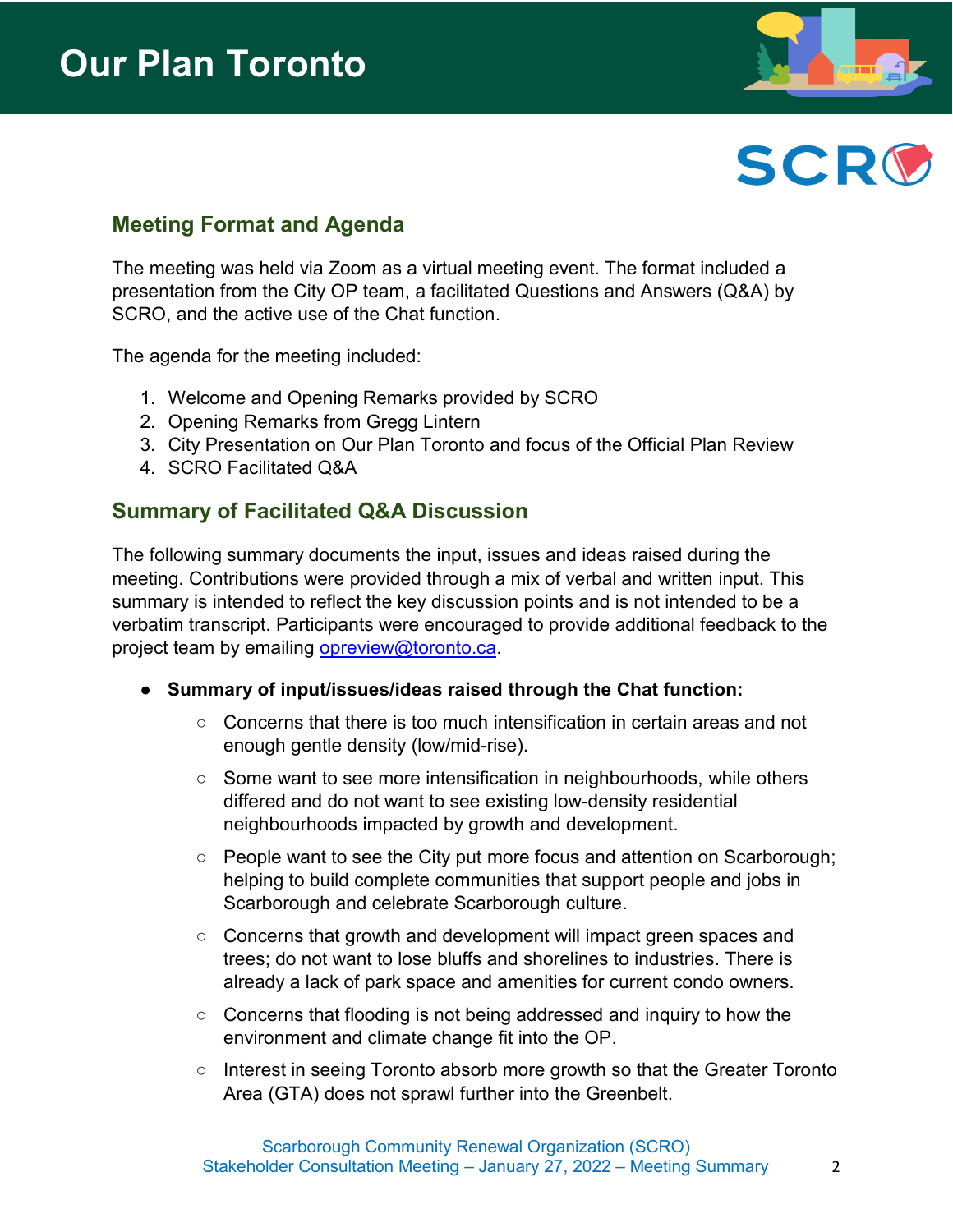



- Concerns with growth in Scarborough Town Centre and the impacts it may have on the community.
- Want to understand the influence that the public has on decision making and how meaningful the consultation is to affect plans.
- Interest in affordable housing and getting Inclusionary Zoning implemented in Scarborough with new development.
- Concerns to garden suites being exploited and driving up costs of housing.
- Concern that Scarborough is not being prioritised and is often neglected. Not enough attention is paid to the infrastructure and servicing needs of Scarborough.
- Want to see more employment opportunities in Scarborough with a wider range of job options with higher quality and higher paying jobs.
- Need more consideration for the impacts of high-density high-rise development adjacent to low density neighbourhoods. Concerns were raised with impacts, including safety and security as well we traffic, transit, connectivity and services, etc.
- Concerned with small condo units being developed in high rise developments that are not desirable and do not support families (too many studio and 1 bedroom units and not enough family sized units).
- Concerns to aging hospitals being under serviced and underfunded; a lack of health resources.
- Concerns regarding food access inequalities as well as upgrading and improving water and sanitation systems.
- Want to see housing issues tended to in Indigenous communities.
- Concerns that there are not enough good recreational services, community services and a lack of social services.
- Interests to how the impacts of COVID are considered in the OP. With many now working from home, are there opportunities to review/redevelop office spaces for affordable housing.
- Concerns that existing school buildings (Toronto District School Board (TDSB)/Toronto Catholic District School Board (TCDSB)) require maintenance. Want this done before investing into new developments and increasing density.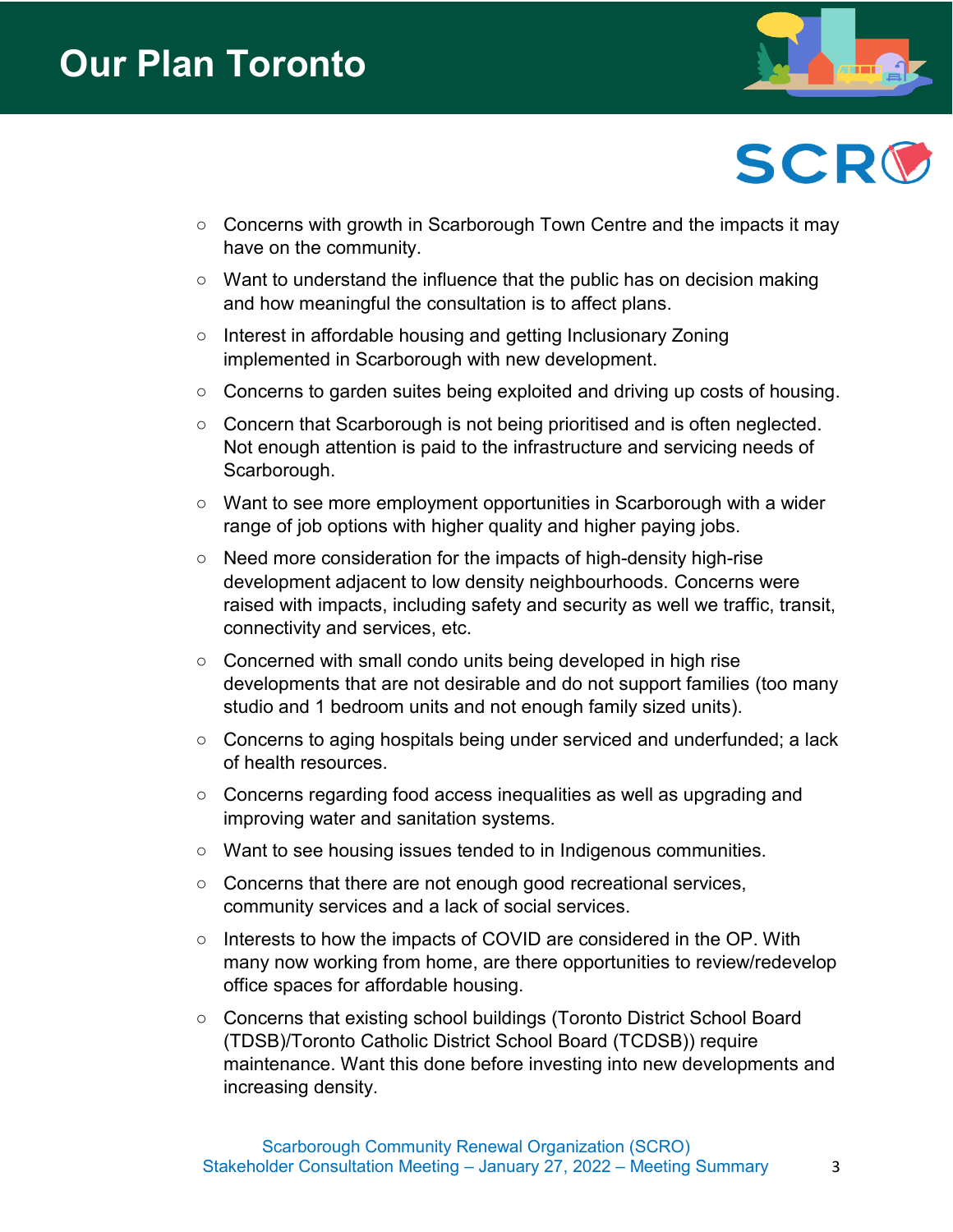



- **Summary of input/issues/ideas raised through facilitated Q&A raised hand discussion:**
	- There was concern that property values may increase in neighbourhoods if zoning for the missing middle is permitted. As a result, living in these areas could become less affordable and less accessible. While there is support in wanting to see more housing options, many are opposed to the displacement that could be a result of it.
	- Concerns have been raised regarding those who do not have English as a first language. The language barrier is a big issue in being able to understand and contribute to these kinds of projects. Need more support resources and opportunities for multiple languages.
	- There was concern with northern Scarborough. There's an opportunity to grow this area right which requires a complete community approach. There was collective support in wanting the plan to consider this, as well as including transit connections.
	- Some want to see more growth and transit dense communities in Scarborough.
	- Some want to see legalized rooming housing as a form of affordable housing, particularly for students.
	- There was interest in wanting to see the range of jobs in Scarborough reflected in the plans, and that the land needed would consider these types of jobs in this area.
	- A number of people want to see more opportunities for community commercial activities in neighbourhoods along with services in neighbourhoods that could support more density.
	- There were concerns to an increasing number of people in single family homes that should not be permitted. It should be limited to a family suite in the basement and one or two tenants upstairs, versus the six tenants proposed by the City.
	- Scarborough needs more community and social servicing support for those living there presently and in the future. Community services are important and there has to be a need to support healthy communities.